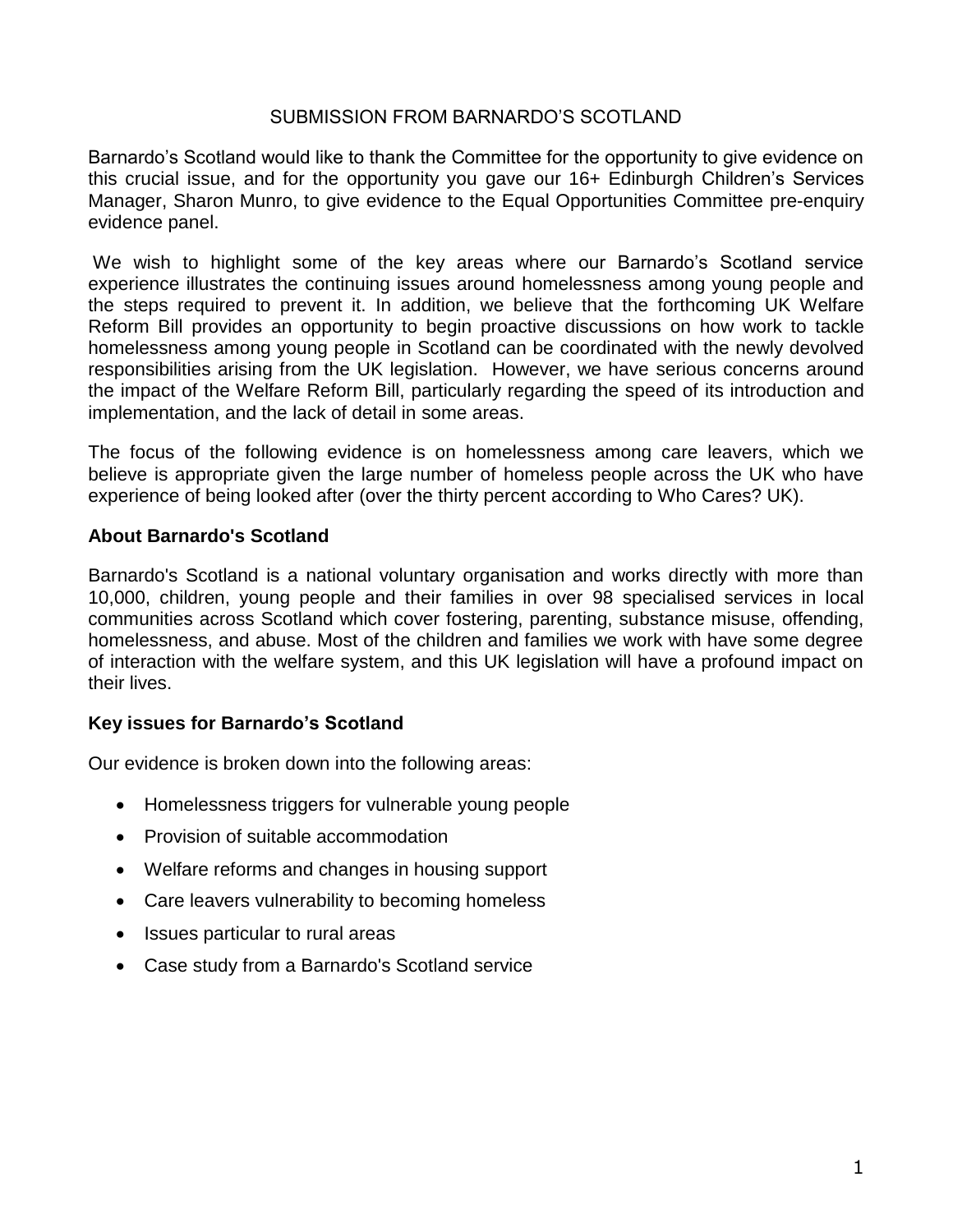## **Homelessness issues for vulnerable young people**

Many young people we work with who are at risk of homelessness do not have a strong family support network and are at a higher risk of suffering from a range of issues including:

- unemployment and socioeconomic marginalisation
- experience of/leaving local authority care
- family disruption in childhood, especially after age 3
- experience of living with a step parent, particularly for young men
- experience of parental neglect, abuse or violence
- strained relationships and relationship breakdown with parents and step-parents
- reliance on insecure accommodation settings, such as staying with friends or relatives
- Being asked to leave or being thrown out of the parental home.

(list based on material in Centrepoint's Youth Homelessness index, *www.york.ac.uk/inst/chp/publications/PDF/centrepointindex.pdf*)

We would recognise these as key risk or trigger factors that make young people vulnerable to homelessness and/or directly cause them to become homeless.

## **Provision of suitable accommodation**

It has been demonstrated that young people who lived in suitable, permanent accommodation are more likely to experience stability, employment, develop positive relationships and establish a healthy lifestyle. However, the options for accommodation for homeless young people are often limited to supported accommodation with 24 hour staff, temporary furnished accommodation and a permanent tenancy in an unfurnished property. The most supported forms of accommodation are usually the most costly and young people who are in employment or who are on training can often find it difficult to not to fall into arrears.

For many young people we work with a permanent tenancy is the most desirable outcome. However, permanent accommodation is usually unfurnished, but there is an opportunity for a young person with limited funds to apply for a Community Care Grant. However, Barnardo's Scotland has indentified several significant issues with such grants. Applicants are often waiting too long, as accommodation must be secured before application, leaving many young people living in empty flats while waiting for funds. A large number of applications are rejected but then the decision is overturned on appeal, indicating that proper consideration was not given in the first instance. The funds available have also been reduced and it is getting increasingly difficult to furnish a home to a basic standard. There are no safeguarding mechanisms for vulnerable groups so young people living independently for the first time may not understand how to budget and could use the fund incorrectly without guidance. Barnardo's Scotland has made the following recommendations which could be incorporated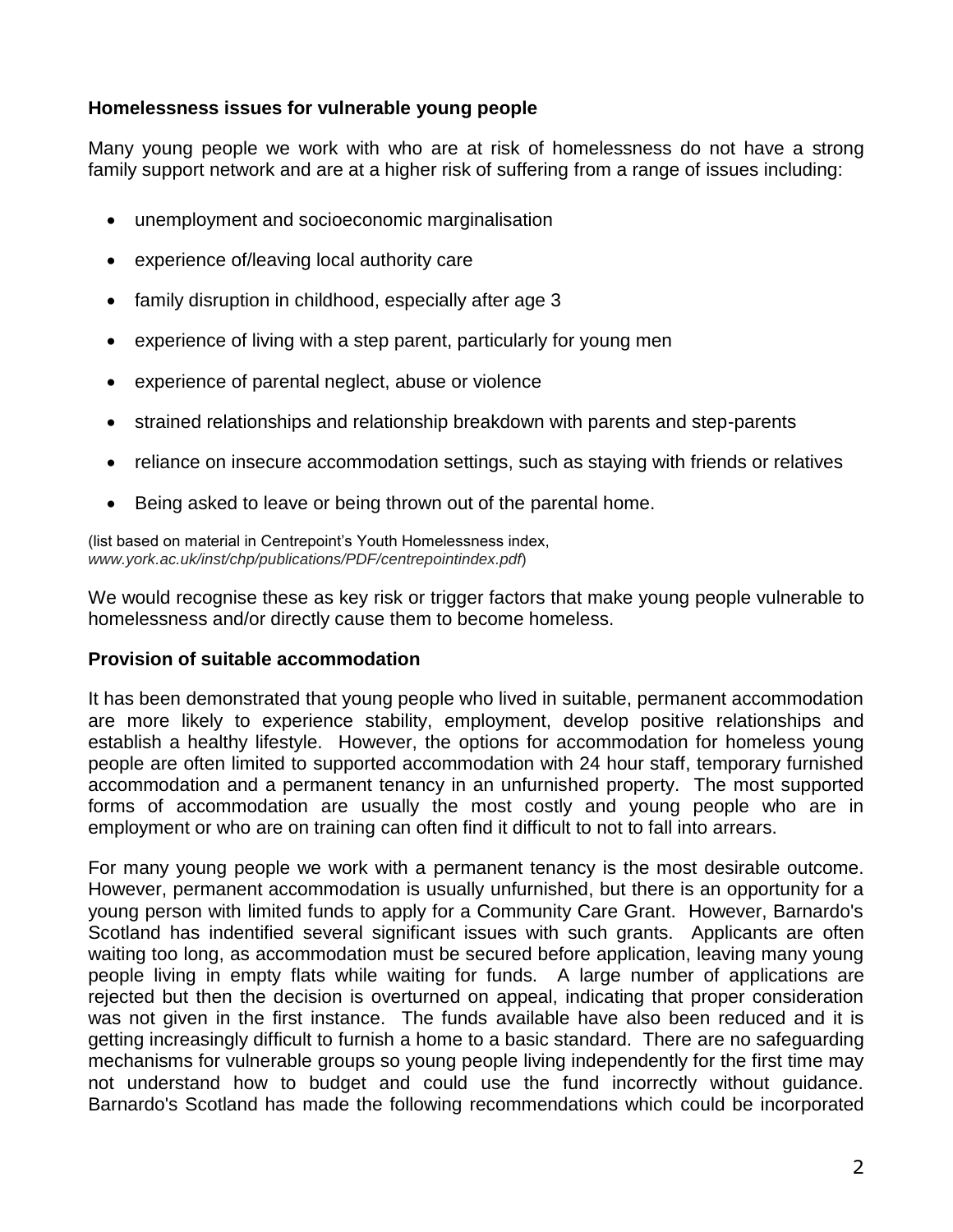into whatever replaces the social fund as responsibilities will be transferred to Scottish Minister under the UK Welfare reform Bill:

- 1. The Community Care Grant should be replaced with a similar grant that supports people setting up and staying in homes.
- 2. The system should allow applicants to apply for the grant prior to securing accommodation. Successful applicants would receive their grant on receipt of the keys to their accommodation to ensure no waiting time.
- 3. The application and approvals process for the new grant scheme should ensure that applicants are not unnecessarily rejected or systematically forced to go down the route of appeal.
- 4. Rules and criteria should be clear and consistently applied across Scotland.
- 5. That grant awards are of a sufficient level to allow applicants to properly furnish a home.

Another problem which in our experience results from offering poor quality or the least desirable housing to formerly homeless young people or care leavers is that they are less likely to treat social housing as a home. This leaves such accommodation vulnerable to abandonment, or losing the accommodation because of a poor relationship with neighbours. Accommodation in undesirable areas can lead to vulnerable individuals being exposed to crime, drugs and anti social behaviour, or simply leave them isolated from any support networks.

The loss of a tenancy, whether because the property was inappropriate or the young person concerned was unable to cope can leave a long-term legacy. As well as rent arrears to be dealt with, they may not be eligible for another grant and often leave what property they do own behind as they have nowhere to store it, this then leaves them with no resources to furnish a new tenancy when they eventually secure it. A useful area of investigation would be to explore how these kinds of on-going problems could be dealt with to ensure that young people do have a second chance after an early failed tenancy.

We believe that the current mechanism for providing social housing to vulnerable young people is not fit for purpose and contributes to the high number of homeless young people in Scotland. The Welfare Reform Bill may give the Scottish Government the opportunity to make improvements in areas such as the Community Care Grant and ensuring that housing is suitable for the tenants needs.

#### **Welfare reforms and changes in housing**

The Welfare Reform Bill will lead to significant changes to the housing benefit system in Scotland and we are concerned that the serious impact that this will have on care leavers has not been fully taken into account. We would particularly highlight two areas that will potentially have an impact on youth homelessness: the change from increasing benefits and allowances by CPI and the reduction of housing benefit in cases of under-occupancy.

The uprating of Local Housing Allowance will be calculated by the Consumer Price Index (CPI) instead of using the current method of using a sample of local private rents. This is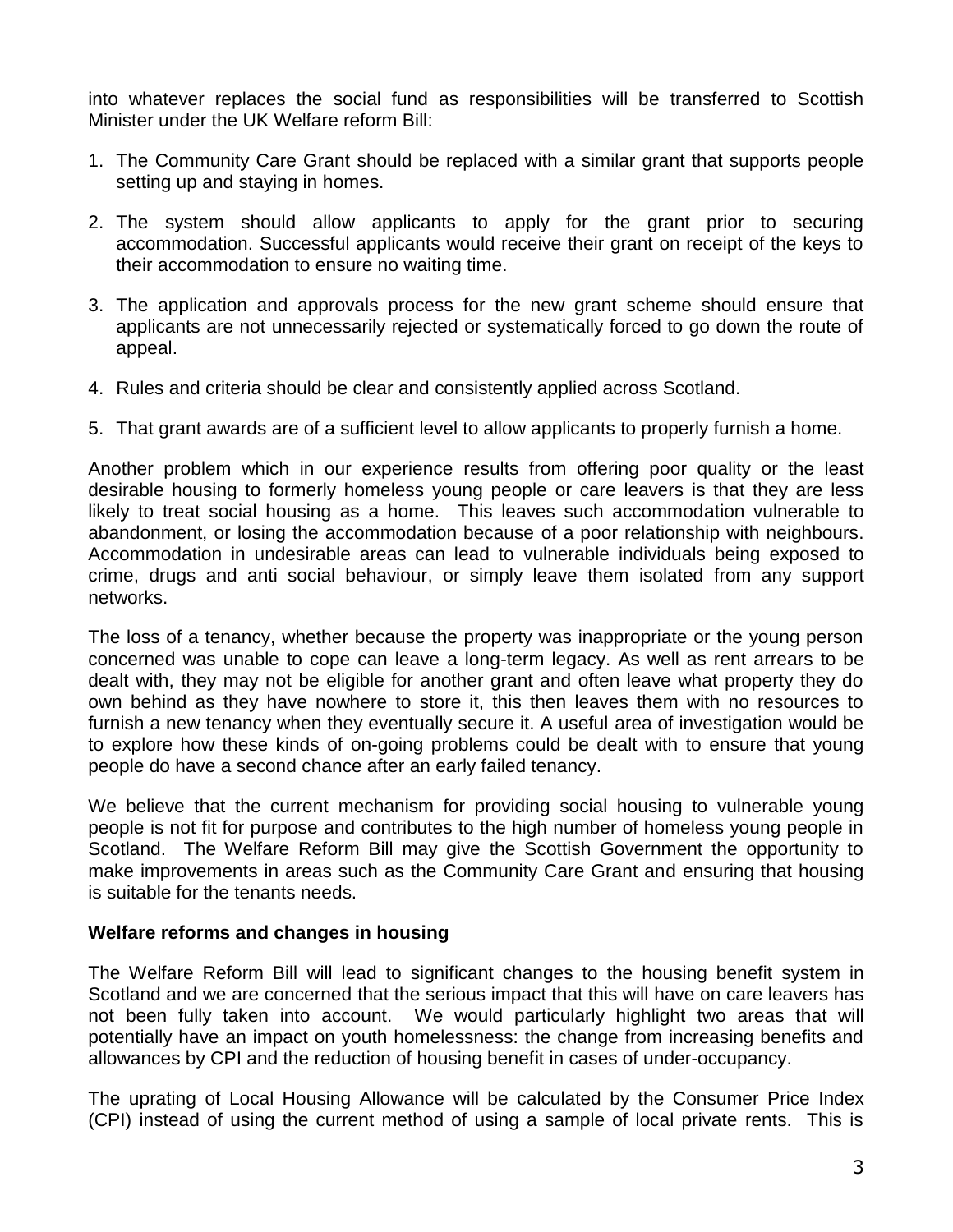planned to come into force in 2013. The Scottish Federation of Housing Associations (SFHA) predicts that using CPI will undermine the link between benefits and local changes in rents. In CPI incorporates only a small element of rental costs and historically this has fallen well below private rental inflation. Consequently, it could result in a geographical disparity as rents move at varying speeds in different areas, meaning Universal Credit could be worth more in some areas and price UC recipients in other areas out of the rental market.

In the private sector there is a significant lack of 1-bedroom properties – 44% of working age Housing Association or Housing Co-op tenants need only a one-bedroom property but only 24% occupy one. Across all tenants, 62% require only one bedroom but only 34% have single bedroom properties. This suggests chronic under-supply. This could be an obstacle when those who under-occupy housing are penalised by reducing their housing benefits, as is currently proposed by the UK Welfare Reform Bill. Often under-occupancy is a result of a limited housing stock both in the private and social rented sectors.

The SFHA therefore predicts that we will see a slowing down of housing allocations, with the under-occupancy criteria discouraging some young, single people and couples from accepting a two-bedroom property. Slower allocations may discourage some young people from forming new households, and as a result affect waiting lists for homeless people.

While many young people will live with their parents for longer, this is not an option for many young homeless people who are homeless because they have had to leave the family home, or for young care leavers who, even if there is a family home, may not wish to return to it.

Young people are also a group most likely to have changing circumstances (e.g. pregnancy, employment, moving out from a parental home or care). This means that they will be among the first groups to be switched from existing benefits to universal credit, and we therefore fear that some of our society's most vulnerable people will become 'guinea pigs' for the new system.

## **Care leaver's vulnerability to becoming homeless**

The majority of care leavers are 16 and and therefore are still young for the responsibilities they face, and often at risk. As a vulnerable group they should not be put into just any available accommodation and, therefore, there needs to be a practical assessment of the suitability of potential properties. For example, Barnardo's Scotland has previously turned down tenancies offered to care leavers we work with because of a lack of quality or suitability.

In Barnardo's Scotland's experience Bed and Breakfasts are often used as temporary accommodation and as demonstrated in the attached case study can be detrimental to the young person's welfare. We would argue they are rarely suitable accommodation, even on a short term basis.

Care leavers are also susceptible to poor budget management and the single Universal Credit payment, if managed badly through inexperience, could put care leavers into serious trouble, such as rent arrears. Care leavers with the support from their after care worker should be able to negotiate more regular payments for their most vulnerable clients who are unable to manage money and who are dealing with complex mental health and substance misuse issues.